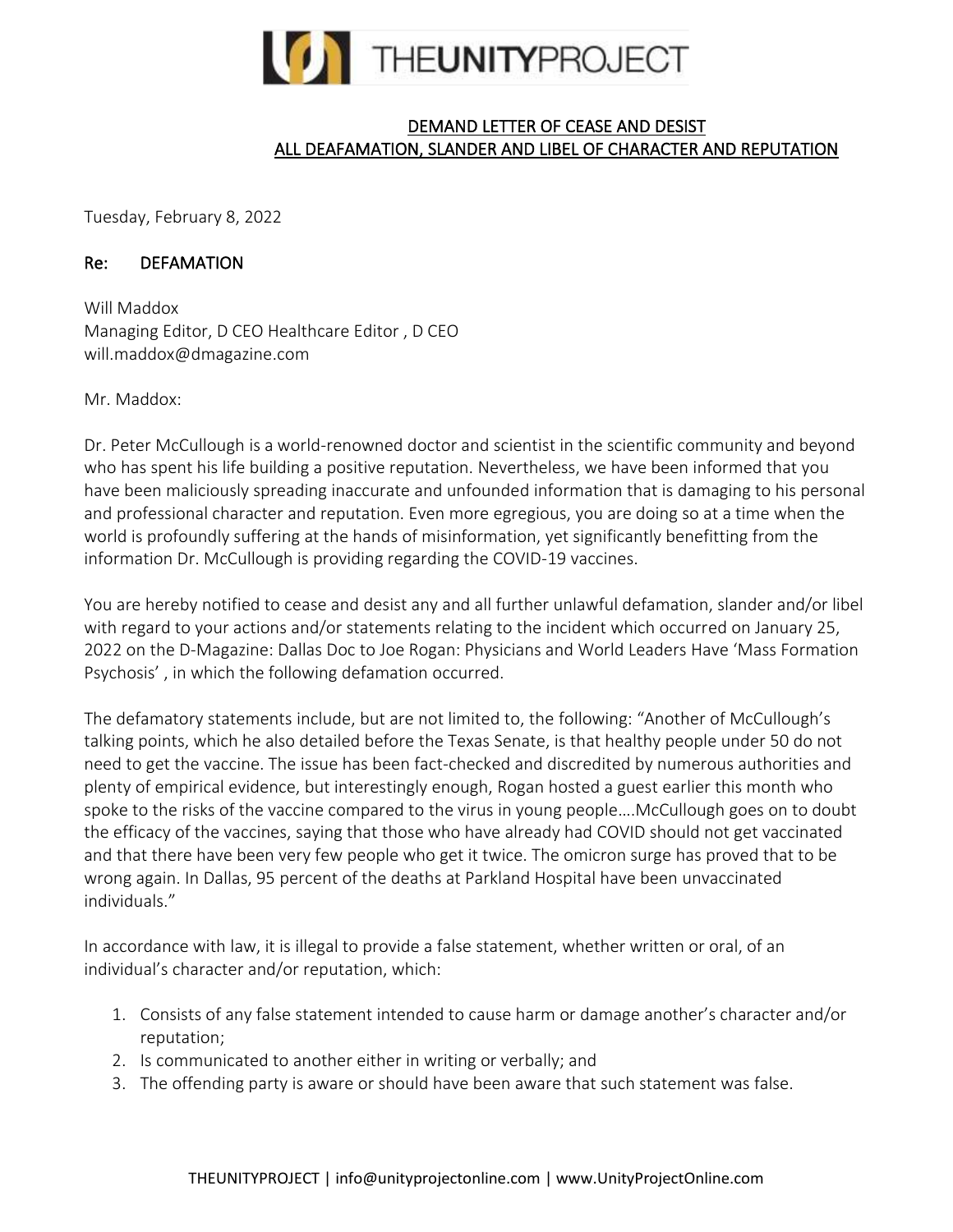

Your citing anonymous and unreferenced "fact-checkers" is defamatory. Because there are no randomized trials demonstrating efficacy of the current vaccines for the Omicron variant and that the CDC (CDC Dec 10, 2021) indicates the majority of those with Omicron are fully vaccinated, the statement about Parkland admissions is more likely a reflection of a lack of early effective treatment and not a statement concerning Omicron. Thus as a layperson and not a medical professional, you have defamed Dr. McCullough. More correctly, Dr. McCullough is an internist, cardiologist, epidemiologist managing the cardiovascular complications of both the viral infection and the injuries developing after the COVID-19 vaccine in Dallas TX, USA. Since the outset of the pandemic, Dr. McCullough has been a leader in the medical response to the COVID-19 disaster and has published "Pathophysiological Basis and Rationale for Early Outpatient Treatment of SARS-CoV-2 (COVID-19) Infection" the first synthesis of sequenced multidrug treatment of ambulatory patients infected with SARS-CoV-2 in the American Journal of Medicine and subsequently updated in Reviews in Cardiovascular Medicine. He has 54 peerreviewed publications on the infection and has commented extensively on the medical response to the COVID-19 crisis in The Hill, America Out Loud, and on FOX NEWS Channel. On November 19, 2020, Dr. McCullough testified in the US Senate Committee on Homeland Security and Governmental Affairs and throughout 2021 in the Texas Senate Committee on Health and Human Services, Colorado General Assembly, New Hampshire Senate, and South Carolina Senate concerning many aspects of the pandemic response. On January 24, 2022, Dr. McCullough co-moderated and testified in the US Senate Panel "COVID-19: A Second Opinion" chaired by Senator Ron Johnson. Dr. McCullough has two years of dedicated academic and clinical efforts in combating the SARS-CoV-2 virus and in doing so, has reviewed thousands of reports, participated in scientific congresses, group discussions, press releases, and has been considered among the world's experts on COVID-19.

As a journalist you could have and should have availed yourself of this/these fact(s) before making said false statements. Instead, you demonstrated reckless disregard for the truth. You made said defamatory statements in writing. Further, as a journalist you knew or should have known that your statement would be harmful to Dr. McCullough's character and/or reputation. Accordingly, you bear the requisite intent for liability to Dr. McCullough for defamation by slander and/or libel. Additionally, we hereby contend that in accordance with slander and libel laws in this country, your defamatory remarks caused injury to Dr. McCullough's reputation furthering your liability to him.

Therefore, you are hereby requested to immediately cease and desist the illegal defamation, slander and/or libel you have and are engaging in regarding Dr. McCullough [and within 10 business days, return the signed written assurance below affirming that you will refrain from any further acts of said defamation, slander and/or libel with regard to Dr. McCullough's character and/or reputation].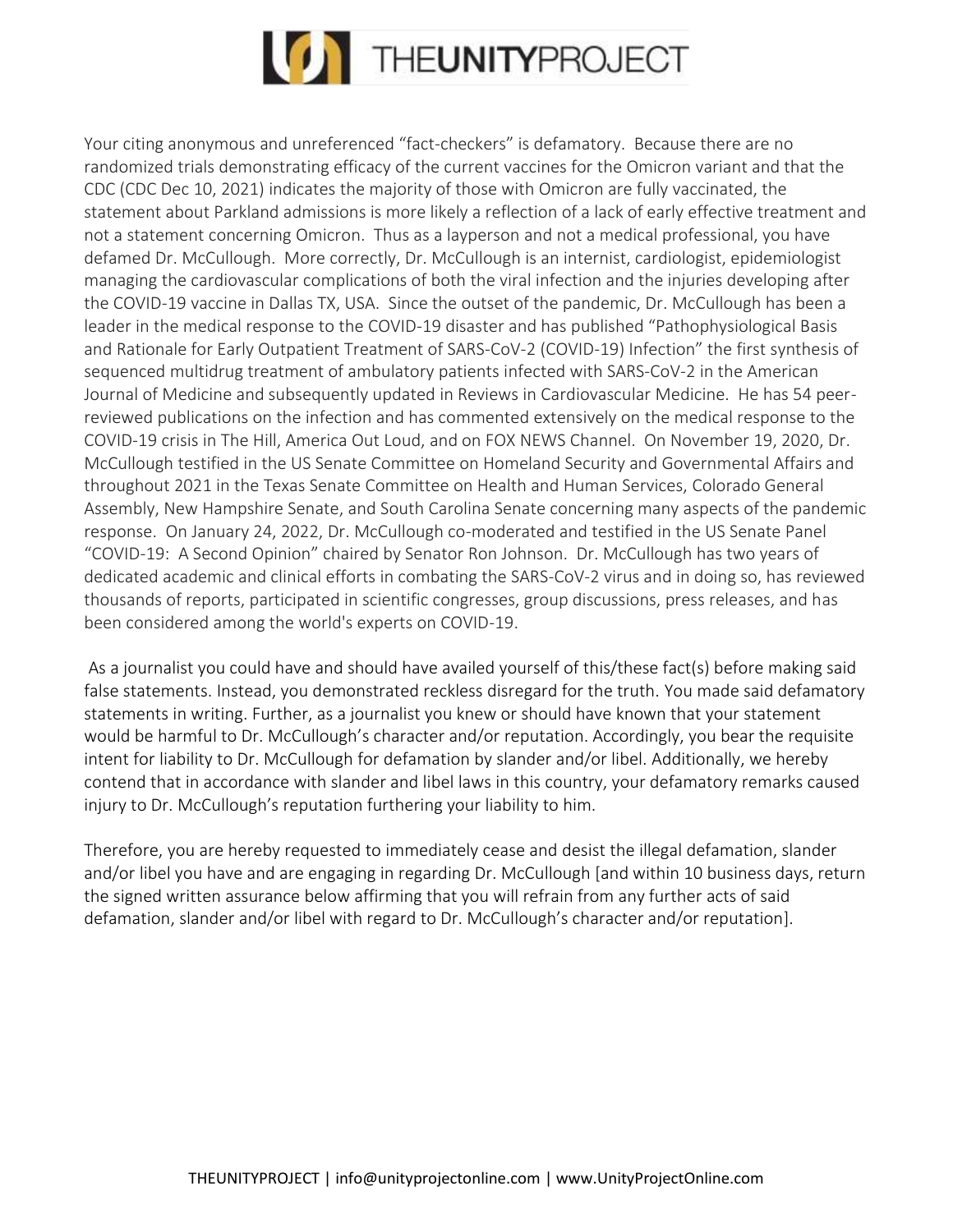

Failure to comply with this cease-and-desist request, and/or return the signed assurance within the stipulated time, will leave us no other alternative but to pursue all available legal remedies, including but not limited to, filing a motion for injunctive relief, monetary damages, filing fees, court costs and/or attorney fees.

Sincerely, Parisa Fishback, Esq. President/General Counsel The Unity Project